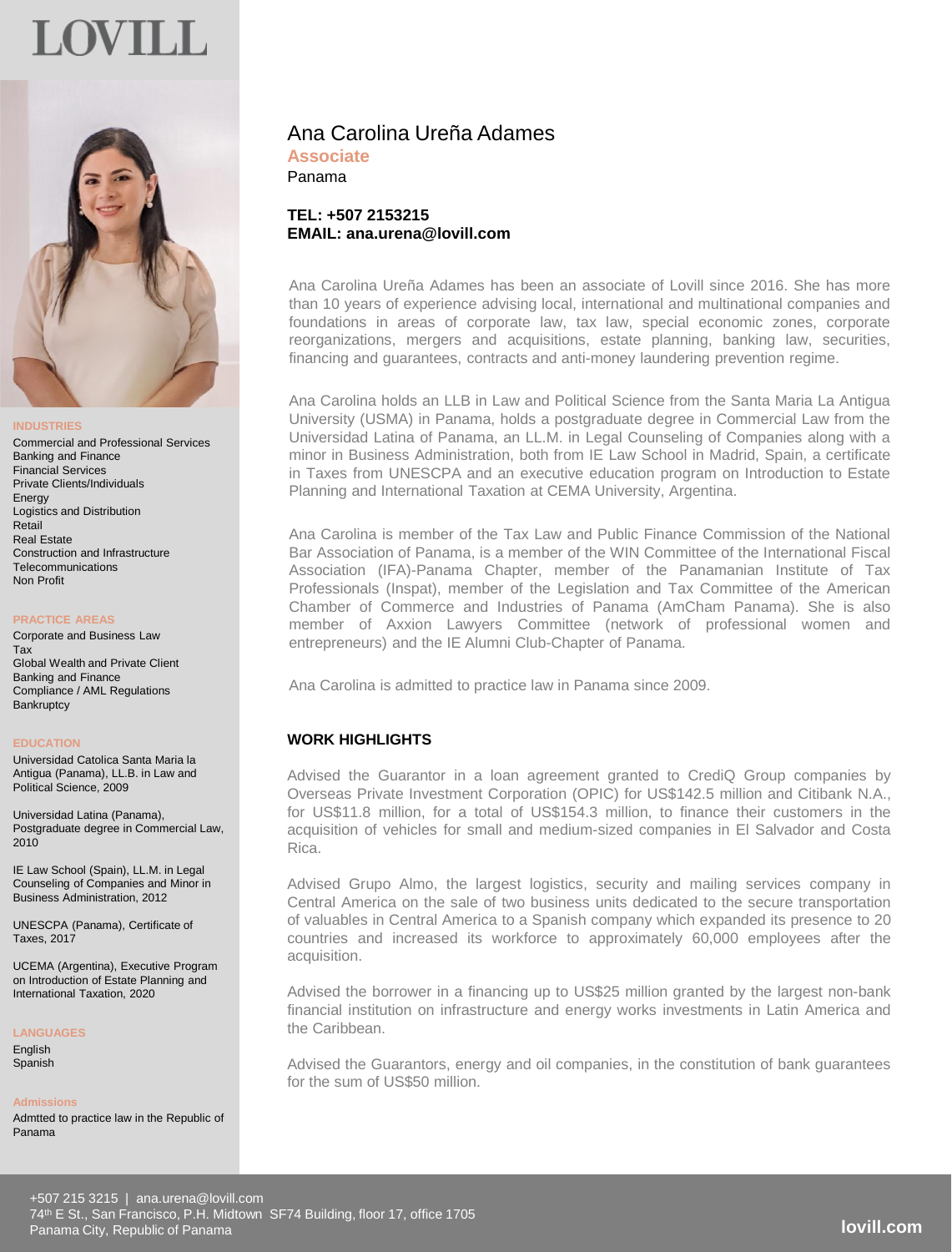# OVIL I



#### **INDUSTRIES**

Commercial and Professional Services Banking and Finance Financial Services Private Clients/Individuals Energy Logistics and Distribution Retail Real Estate Construction and Infrastructure **Telecommunications** Non Profit

#### **PRACTICE AREAS**

Corporate and Business Law Tax Global Wealth and Private Client Banking and Finance Compliance / AML Regulations **Bankruptcy** 

#### **EDUCATION**

Universidad Catolica Santa Maria la Antigua (Panama), LL.B. in Law and Political Science, 2009

Universidad Latina (Panama), Postgraduate degree in Commercial Law, 2010

IE Law School (Spain), LL.M. in Legal Counseling of Companies and Minor in Business Administration, 2012

UNESCPA (Panama), Certificate of Taxes, 2017

UCEMA (Argentina), Executive Program on Introduction of Estate Planning and International Taxation, 2020

#### **LANGUAGES**

**English** Spanish

#### **Admissions**

Admtted to practice law in the Republic of Panama

Carried out the legal due diligence of a general license bank in Panama for potential acquisition of shares.

Split-off a Panamanian livestock business unit which optimized client's structure from a fiscal and operative perspective.

Advised an Investment company on regulation about Common Reporting Standard (CRS).

Advised local, international and multinational companies in anti-money laundering and Compliance policies, including training to executives, compliances officers and staff, implementation of due diligence processes, in order to comply with Law 23 regime adopted in Panama to prevent criminal acts related to money laundering, terrorism financing and ilegal weapon trading.

Advised a telecommunication company during the cease of operations in Panama, dissolution and liquidation of assets.

## **ARTICLES AND PUBLICATIONS**

"Legal Updates: Digital certificates of tax residence", AmCham Panama, 2021.

"Why we should start talking about estate planning", AmCham Panama, 2021.

"News on invoicing systems in Panama", Capital Financiero, 2021.

"Digital invoicing in Panama", AmCham Panama, 2021.

"Latin America Corruption Survey 2020", research led by the American firm Miller & Chevalier in collaboration with 14 leading law firms in the región, published in English, Spanish, and Portuguese, Miller & Chevalier Chartered, 2020.

## **ACHIEVEMENTS**

Ranked Associate-to-Watch in the Corporate and M&A practice area for Chambers and Partners 2022 Guide.

Recognized as Recommended Lawyer in the Banking and Finance, Tax, and Corporate and M&A practice areas of the firm by The Legal 500 (2019-2022).

Recognized by the National Bar Association for extraordinary contributions to the law practice in Panama (2019-2021).

### **MEMBRESHIP AND NETWORKS**

Member and Chair (2021-2022) of the Legislation and Tax Committee of the American Chamber of Commerce and Industries of Panama (AmCham Panama).

Member of the Tax Law and Public Finance Commission of the National Bar Association of Panama.

Member of the WIN Committee of the International Fiscal Association (IFA) -Panama Chapter.

Member of the Panamanian Institute of Tax Professionals (Inspat).